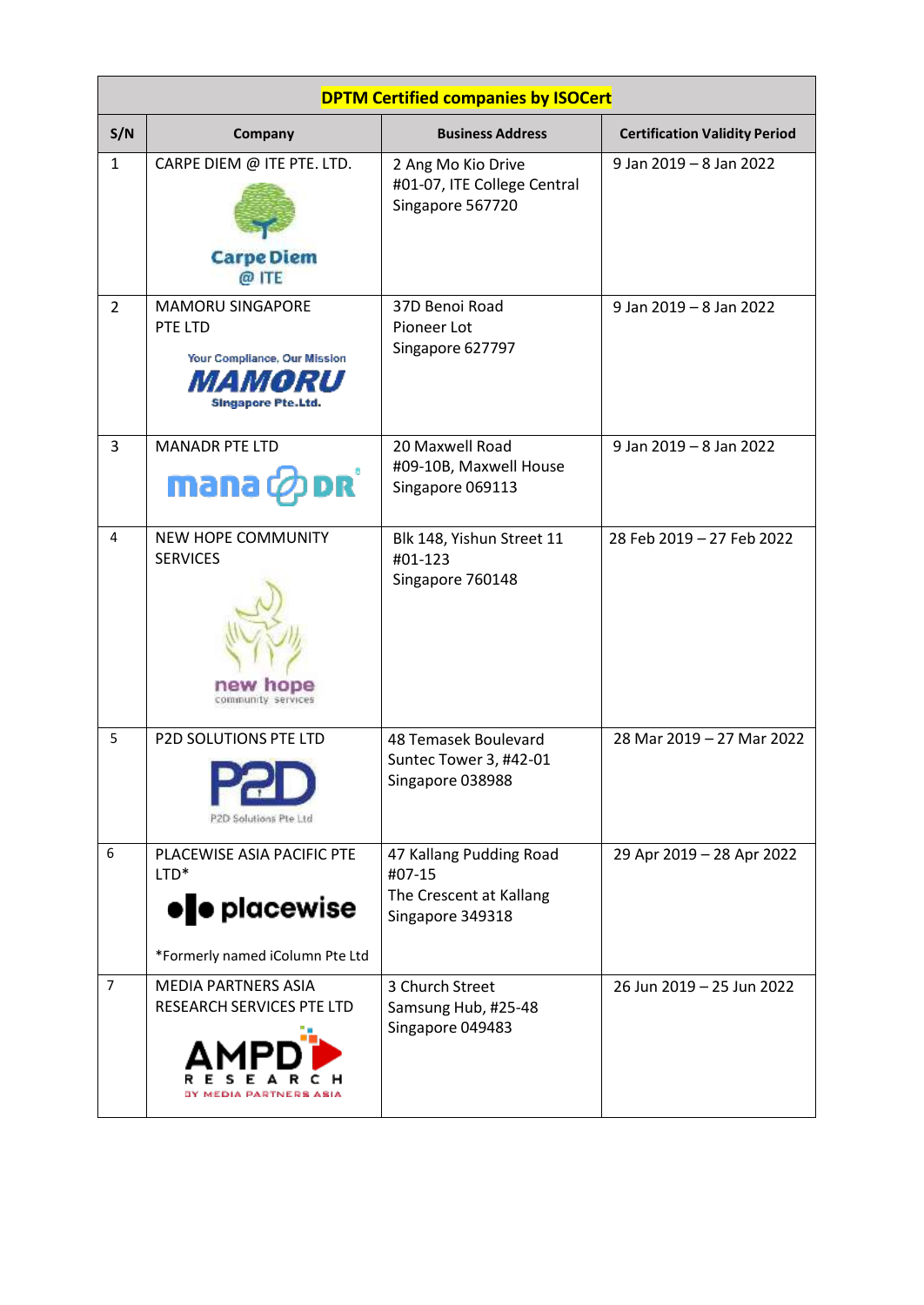| 8  | AIG ASIA PACIFIC INSURANCE<br>PTE LTD<br>AIGI                            | <b>AIG Building</b><br>78 Shenton Way, 11th Floor<br>Singapore 079120 | 26 Jun 2019 - 25 Jun 2022 |
|----|--------------------------------------------------------------------------|-----------------------------------------------------------------------|---------------------------|
| 9  | SHANGRI-LA HOTEL LIMITED<br>Shangri-La hotel<br><b>SINGAPORE</b>         | 22 Orange Grove Road<br>Singapore 258350                              | 16 Jul 2019 - 15 Jul 2022 |
| 10 | M1 LIMITED                                                               | 10 International Business<br>Park<br>Singapore 609928                 | 15 Aug 2019 - 14 Aug 2022 |
| 11 | M1 SHOP PTE LTD                                                          | 10 International Business<br>Park<br>Singapore 609928                 | 20 Aug 2019 - 19 Aug 2022 |
| 12 | M1 NET LTD                                                               | 10 International Business<br>Park<br>Singapore 609928                 | 6 Sep 2019 - 5 Sep 2022   |
| 13 | BLS INTERNATIONAL PTE LTD<br><b>BLS International Pts Ltd</b>            | Blk 3, Beach Road<br>#01-4815/17/19<br>Singapore 190003               | 12 Nov 2019 - 11 Nov 2022 |
| 14 | ALIBABA CLOUD (SINGAPORE)<br>PRIVATE LIMITED<br><b>C-J Alibaba Cloud</b> | 8 Shenton Way<br>#44-01, AXA Tower<br>Singapore 068811                | 10 Dec 2019 - 9 Dec 2022  |
| 15 | <b>STARHUB LTD</b><br><b>STARHUB</b>                                     | 67 Ubi Avenue 1<br>#05-01, StarHub Green<br>Singapore 408942          | 10 Feb 2020 - 9 Feb 2023  |
| 16 | <b>CRIMSONLOGIC PTE LTD</b><br>CrimsonLogic<br>Solutions. Simplified.    | 31 Science Park Road<br>The Crimson<br>Singapore 117611               | 6 Mar 2020 - 5 Mar 2023   |
| 17 | <b>GETS ASIA PTE LTD</b><br>GeTS                                         | 31 Science Park Road<br>The Crimson<br>Singapore 117611               | 25 Mar 2020 - 24 Mar 2023 |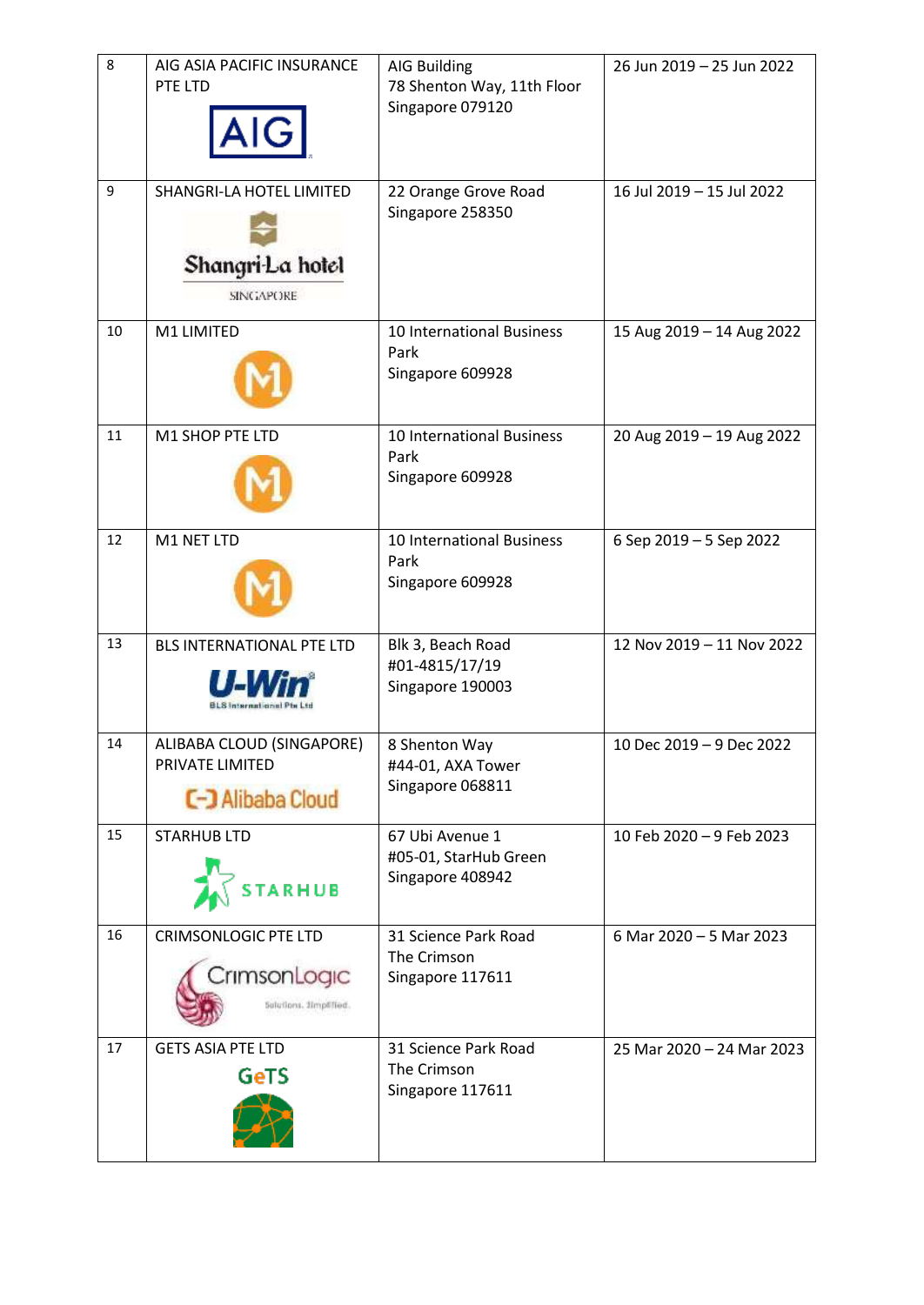| 18 | <b>GETS GLOBAL PTE LTD</b><br><b>GeTS</b>                            | 31 Science Park Road<br>The Crimson<br>Singapore 117611                               | 25 Mar 2020 - 24 Mar 2023 |
|----|----------------------------------------------------------------------|---------------------------------------------------------------------------------------|---------------------------|
| 19 | SP SERVICES LIMITED<br>SPgroup                                       | 2 Kallang Sector<br>Singapore 349277                                                  | 16 Apr 2020 - 15 Apr 2023 |
| 20 | <b>EXPERIA EVENTS PTE LTD</b><br>expe<br>events that influence       | Singapore Changi Airport<br><b>Terminal 2</b><br>Level 3 #038-017<br>Singapore 819643 | 30 Apr 2020 - 29 Apr 2023 |
| 21 | SINGAPORE ACADEMY OF LAW<br>SINGAPORE                                | 1 Supreme Court Lane<br>Level 6<br>Singapore 178879                                   | 30 Apr 2020 - 29 Apr 2023 |
| 22 | <b>SETSCO SERVICES PTE LTD</b><br><b>SETSCO</b>                      | 18 Teban Gardens Crescent<br>Singapore 608925                                         | 10 Jun 2020 - 09 Jun 2023 |
| 23 | THE GREAT EASTERN LIFE<br><b>ASSURANCE COMPANY</b><br><b>LIMITED</b> | 1 Pickering Street<br>#15-01 Great Eastern Centre<br>Singapore 048659                 | 03 Jul 2020 - 02 Jul 2023 |
| 24 | <b>WELINKTALENT PTE LTD</b><br><b><i><u>MeLinkTalent</u></i></b>     | 24 East Coast Avenue<br>Singapore 459228                                              | 20 Jul 2020 - 19 Jul 2023 |
| 25 | <b>MY-INSURER PTE LTD</b><br>my-insurer.net                          | 27 Joo Chiat Lane #04-18<br>Legenda Condominium<br>Singapore 428100                   | 13 Aug 2020 - 12 Aug 2023 |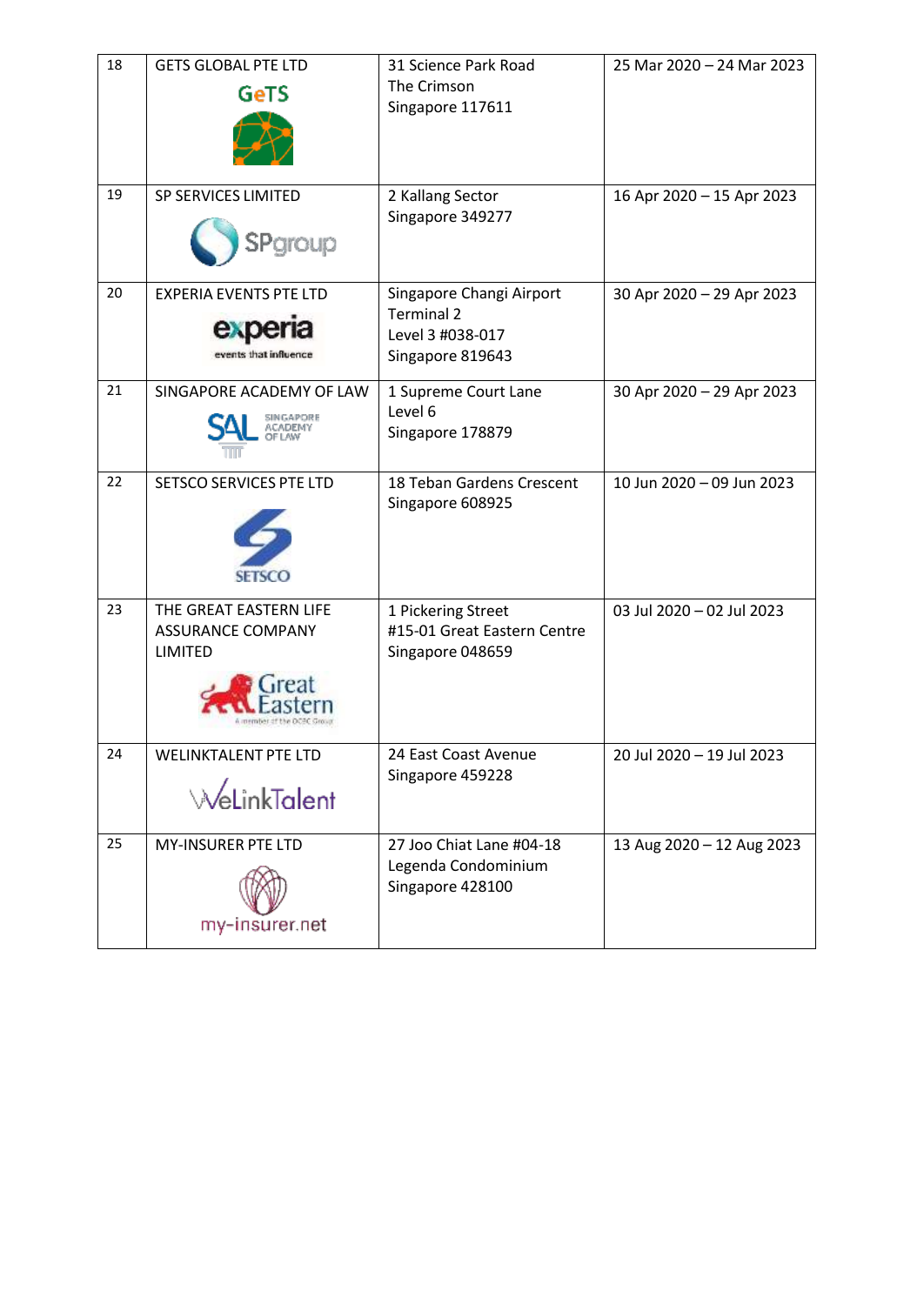| 26 | <b>HCA HOSPICE CARE</b>                                                                     | 705 Serangoon Road<br>Block A #03-01<br>@Kwong Wai Shiu Hospital<br>Singapore 328127 | 1 Sep 2020 - 31 Aug 2023  |
|----|---------------------------------------------------------------------------------------------|--------------------------------------------------------------------------------------|---------------------------|
| 27 | <b>SCIENTE INTERNATIONAL PTE</b><br><b>LTD</b><br>50151<br>Building Better Technology Teams | 51 Changi Business Park<br>Central 2, #09-06/07<br>The Signature<br>Singapore 486066 | 8 Sep 2020 - 7 Sep 2023   |
| 28 | <b>CS CONSULTING ENGINEERS</b><br>PTE LTD                                                   | 21 Bukit Batok Crescent<br>#09-78 WCEGA Tower<br>Singapore 658065                    | 30 Oct 2020 - 29 Oct 2023 |
| 29 | <b>VICOM LTD</b><br><b>OM LTD</b>                                                           | 385 Sin Ming Drive<br>Singapore 575718                                               | 27 Nov 2020 - 26 Nov 2023 |
| 30 | VICOM INSPECTION CENTRE<br>PTE LTD                                                          | 205 Braddell Road<br>Singapore 579701                                                | 04 Dec 2020 - 03 Dec 2023 |
| 31 | <b>CONSILIUM MARINE</b><br><b>SINGAPORE PTE LTD</b><br>onsilium<br>When Safety Matters      | 7030 Ang Mo Kio Avenue 5<br>#05-58 Northstar@AMK<br>Singapore 569880                 | 09 Dec 2020 - 08 Dec 2023 |
| 32 | JIC INSPECTION SERVICES PTE<br><b>LTD</b>                                                   | 205 Braddell Road<br>Singapore 579701                                                | 09 Dec 2020 - 08 Dec 2023 |
| 33 | <b>INCTOUCH PTE LTD</b><br>stay in hours with wair futuress.                                | 2 Shenton Way<br>#15-01 SGX Centre 1<br>Singapore 068804                             | 27 Jan 2021 - 26 Jan 2024 |